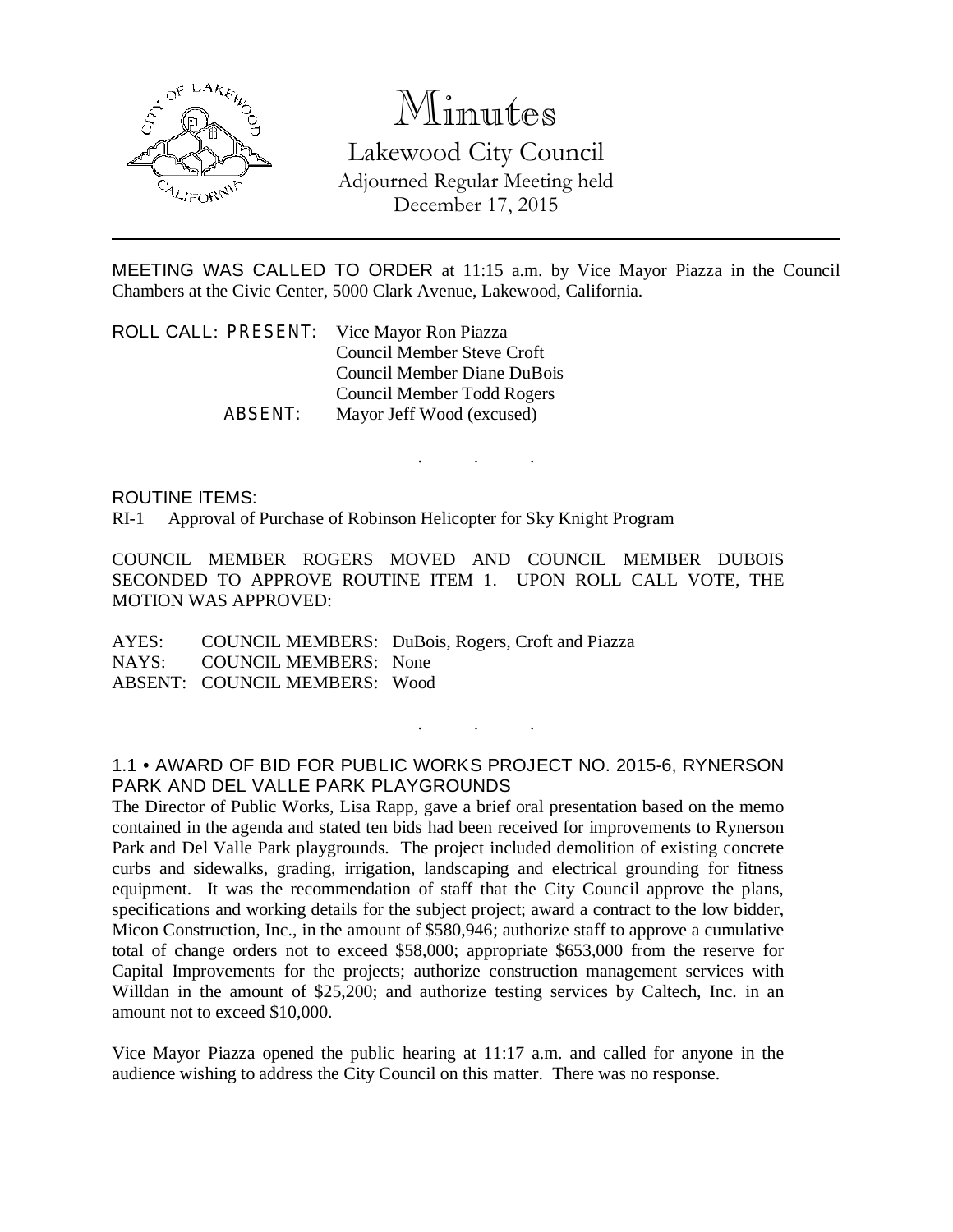City Council Minutes December 17, 2015 Page 2

1.1 • AWARD OF BID FOR PUBLIC WORKS PROJECT NO. 2015-6, RYNERSON PARK AND DEL VALLE PARK PLAYGROUNDS - Continued COUNCIL MEMBER DUBOIS MOVED AND COUNCIL MEMBER CROFT SECONDED TO APPROVE STAFF'S RECOMMENDATIONS. UPON ROLL CALL VOTE, THE MOTION WAS APPROVED:

AYES: COUNCIL MEMBERS: DuBois, Rogers, Croft and Piazza NAYS: COUNCIL MEMBERS: None ABSENT: COUNCIL MEMBERS: Wood

## 3.1 • AUTHORIZATION FOR DESIGN SERVICES FOR BURNS COMMUNITY **CENTER**

. . .

The Public Works Director made a presentation based on the report in the agenda and reported that the Burns Community Center, originally constructed in 1975, had served the community continuously since opening for community service agencies and service providers. She reported that the building was in need of substantial renovation and that staff had been working with Architect Randy Meyer to define the scope of work, which was expected to be in the range of \$1.5 to \$2 million. She noted the importance of the project to preserve the building from water damage, address ADA improvements and enhance the functionality of the building. It was anticipated that the project would be funded with a combination of Community Development Block Grant and General funds. She concluded by stating that staff recommended that the City Council authorize Meyer and Associates to provide design and construction services for the Burns Community Center Renovation Project under their existing architectural services agreement in an amount not to exceed \$169,850.

Ms. Rapp confirmed for Council Member DuBois that renovation of the Center would be more economical than rebuilding the entire structure.

In response to Vice Mayor Piazza's inquiry, Ms. Rapp stated that the design of the project would be streamlined to maximize utilization of block grant funds.

COUNCIL MEMBER CROFT MOVED AND COUNCIL MEMBER DUBOIS SECONDED TO AUTHORIZE DESIGN AND CONSTRUCTION SERVICES WITH MEYER AND ASSOCIATES FOR THE PROJECT. UPON ROLL CALL VOTE, THE MOTION WAS APPROVED:

. . .

AYES: COUNCIL MEMBERS: DuBois, Rogers, Croft and Piazza NAYS: COUNCIL MEMBERS: None ABSENT: COUNCIL MEMBERS: Wood

ORAL COMMUNICATIONS: None